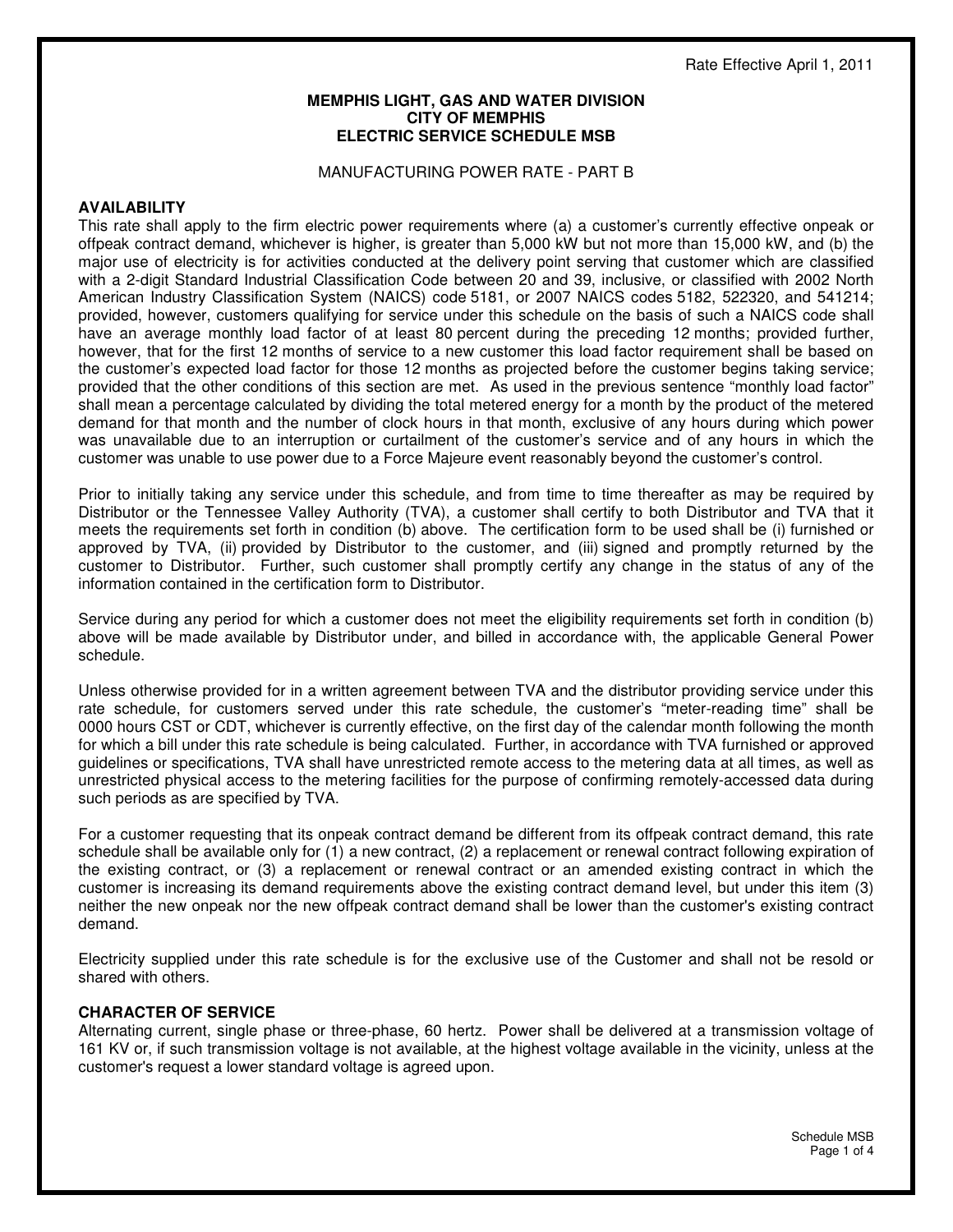### **BASE CHARGES**

|                                                                                                                                          | Summer     | Winter      | Transition  |
|------------------------------------------------------------------------------------------------------------------------------------------|------------|-------------|-------------|
| Customer charge per delivery point per month:                                                                                            | \$1,500.00 | \$1,500.00  | \$1,500.00  |
| TVA Administrative charge per delivery point per month:                                                                                  | \$350.00   | \$350.00    | \$350.00    |
| On-peak per kW of billing demand charges per month:                                                                                      | \$16.34    | \$9.45      |             |
| Off-peak per kW of billing demand charges per month:                                                                                     | \$4.26     | \$4.26      | \$4.26      |
| Excess per kW charge per month by which billing demand<br>exceeds meter demand:                                                          | \$16.34    | \$9.45      | \$4.26      |
|                                                                                                                                          |            |             |             |
| On-peak per kWh energy charge:                                                                                                           | \$0.05664  | \$0.02750   |             |
| First 425 hours use of maximum metered demand multiplied<br>by the ratio of offpeak energy to total energy rate per kWh:                 | \$0.02338  | \$0.02338   | \$0.02338   |
| hours use of maximum metered demand<br>Next 195<br>multiplied by the ratio of offpeak energy to total energy rate<br>per kWh:            | \$0.00527  | \$0.00527   | \$0.00527   |
| Hours use of maximum metered demand in excess of 620<br>hours multiplied by the ratio of offpeak energy to total<br>energy rate per kWh: | -\$0.01010 | $-$0.01010$ | $-$0.01010$ |

### **TENNESSEE VALLEY AUTHORITY FUEL COST AND PURCHASED POWER ADJUSTMENT RIDER**

The above rates are subject to adjustment under the provisions of the Tennessee Valley Authority Fuel Cost and Purchased Power Adjustment Rider.

### **ADJUSTMENT**

The base demand and energy charges shall be increased or decreased in accordance with the current Adjustment Addendum published by TVA. (In addition, such charges shall be increased or decreased to correspond to increases or decreases determined by TVA in the value of the hydro generation benefit allocated to residential customers.)

### **DETERMINATION OF SEASONAL PERIODS**

Summer Period shall mean the June, July, August, and September billing months. Winter Period shall mean the December, January, February, and March billing months. Transition Period shall mean the April, May, October, and November billing months.

### **DETERMINATION OF ONPEAK AND OFFPEAK HOURS**

Except for Saturdays and Sundays and the weekdays that are observed as Federal holidays for New Year's Day, Memorial Day, Independence Day, Labor Day, Thanksgiving Day, and Christmas Day, onpeak hours for each day shall be from 1 p.m. to 7 p.m. during the Summer Period and from 4 a.m. to 10 a.m. during the Winter Period. For the Summer Period and the Winter Period, all other hours of each day that are not otherwise defined as onpeak hours and all hours of such excepted days shall be offpeak hours. For the Transition Period, all hours shall be offpeak hours. Such times shall be Central Standard Time or Central Daylight Time, whichever is then in effect. Said onpeak and offpeak hours are subject to change by TVA. In the event TVA determines that such changed onpeak and offpeak hours are appropriate, it shall so notify Division at least 12 months prior to the effective date of such changed hours, and Division shall promptly notify customer.

#### **DETERMINATION OF ONPEAK AND OFFPEAK DEMANDS, MAXIMUM METERED DEMAND, AND ENERGY AMOUNTS**

The onpeak and offpeak kWh for any month shall be the energy amounts taken during the respective hours of the month designated under this rate schedule as onpeak and offpeak hours; provided, however, that notwithstanding the metered energy amount, the offpeak energy for any month shall in no case be less than the product of (1) the offpeak billing demand as calculated in the last sentence of the paragraph below and (2) 110 hours (reflecting a 15 percent load factor applied to the average number of hours in a month).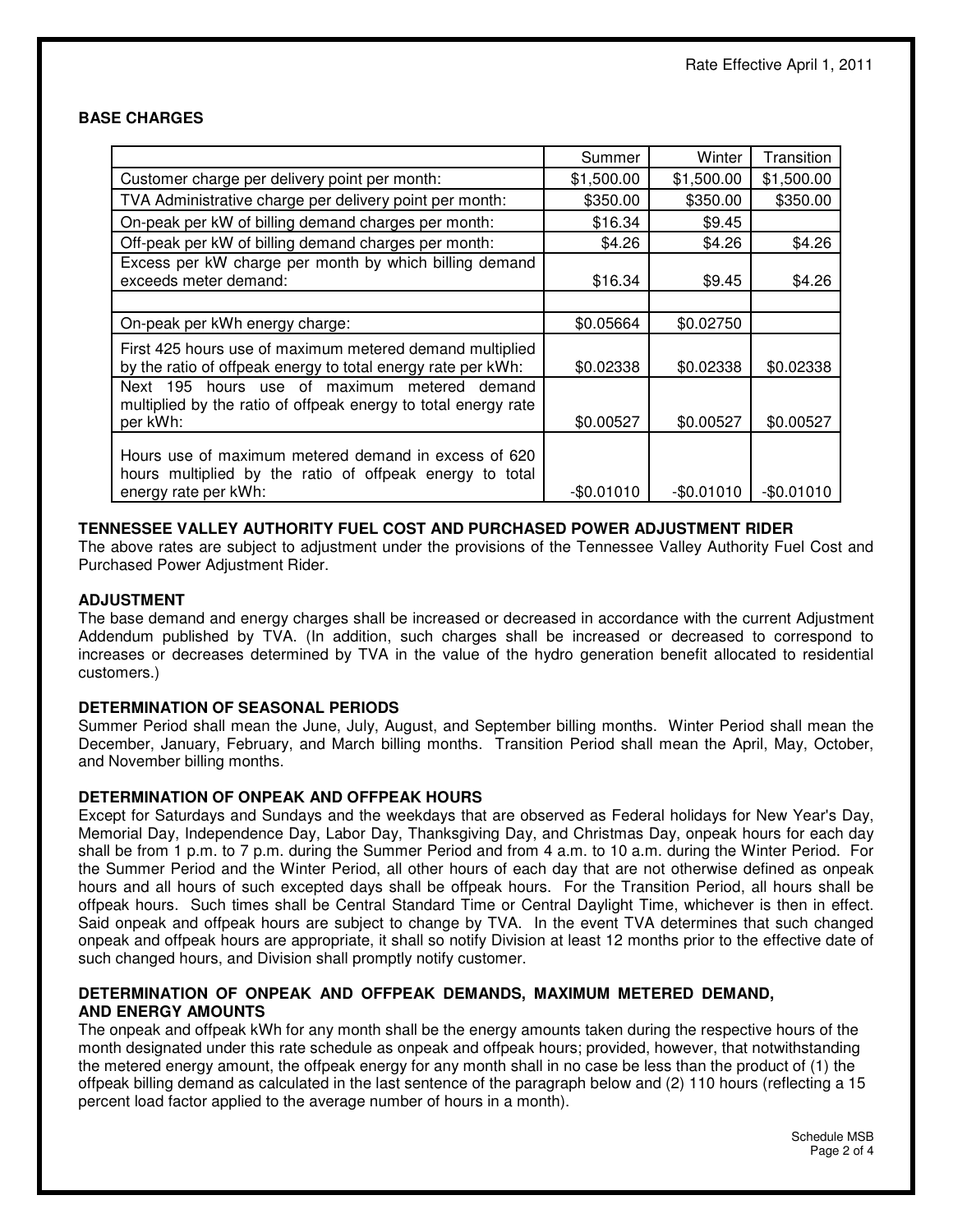Distributor shall meter the onpeak and offpeak demands in kW of all customers taking service under this rate schedule. The onpeak metered demand and offpeak metered demand for any month shall be determined separately for the respective hours of the month designated under this rate schedule as onpeak and offpeak hours and in each case shall be the highest average during any 30-consecutive-minute period beginning or ending on a clock hour of the month of the load metered in kW, and, except as provided below in this section, such amounts shall be used as the onpeak and offpeak billing demands. The maximum metered demand for any month shall be the higher of (1) the highest onpeak metered demand in the month or (2) the highest offpeak metered demand in the month. The onpeak billing demand shall in no case be less than the sum of (1) 30 percent of the first 5,000 kW and (2) 40 percent of any kW in excess of 5,000 kW of the higher of the currently effective onpeak contract demand or thehighest onpeak billing demand established during the preceding 12 months. The offpeak billing demand shall in no case be less than the sum of (1) 30 percent of the first 5,000 kW and (2) 40 percent of any kW in excess of 5,000 kW of the higher of the currently effective offpeak contract demand or the highest onpeak billing demand established during the preceding 12 months.

# **FACILITIES RENTAL CHARGE**

There shall be no facilities rental charge under this rate schedule for delivery at bulk transmission voltage levels of 161 kV or higher.

For delivery at less than 161 kV, there shall be added to the customer's bill a facilities rental charge. This charge shall be \$.38 per kW per month except for delivery at voltages below 46 kV, in which case the charge shall be \$.97 per kW per month for the first 10,000 kW and \$.76 per kW per month for the excess over 10,000 kW. Such charge shall be applied to the highest of (1) the highest onpeak or offpeak billing demand established during the latest 12 consecutive-month period, (2) the customer's currently effective onpeak contract demand, or (3) the customer's currently effective offpeak contract demand and shall be in addition to all other charges under this rate schedule, including minimum bill charges.

## **REACTIVE DEMAND CHARGES**

If the reactive demand (in kVAR) is lagging during the 30-consecutive-minute period beginning or ending on a clock hour of the month in which the customer's highest metered demand occurs, there shall be added to the customer's bill a reactive charge of \$1.45 per kVAR of the amount, if any, by which the reactive demand exceeds 33 percent of such metered demand. If the reactive demand (in kVAR) is leading during the 30 consecutive minute period beginning or ending on a clock hour of the month in which the customer's lowest metered demand (excluding any metered demands which are less than 25 percent of the highest metered demand) occurs, there shall be added to the customer's bill a reactive charge of \$1.14 per kVAR of the amount of reactive demand. Such charges shall be in addition to all other charges under this rate schedule, including minimum bill charges.

### **MINIMUM MONTHLY BILL**

The monthly bill under this rate schedule, excluding any facilities rental charges and any reactive charges, shall not be less than the sum of (1) the base customer charge, (2) the portion of the base demand charge, as adjusted, (but excluding the additional portion thereof applicable to excess of billing demand over contract demand) applicable to onpeak billing demand applied to the customer's onpeak billing demand, (3) the portion of the base demand charge, as adjusted, (but excluding the additional portion thereof applicable to excess of billing demand over contract demand) applicable to any excess of offpeak over onpeak billing demand applied to the amount, if any, by which the customer's offpeak billing demand exceeds its onpeak billing demand, (4) the base onpeak energy charge, as adjusted, applied to the customer's onpeak energy takings, and (5) the base offpeak energy charge, as adjusted, applied to the higher of customer's actual offpeak energy takings or the minimum offpeak energy takings amount provided for in the first paragraph of the section of this rate schedule entitled "Determination of Onpeak and Offpeak Demands, Maximum Metered Demand, and Energy Amounts".

Division may require minimum bills higher than those stated above.

# **CONTRACT REQUIREMENT**

Division shall require contracts for all service provided under this rate schedule. The contract shall be for an initial term of at least 5 years and any renewals or extensions of the initial contract shall be for a term of at least 5 years; after 10 years of service, any such contract for the renewal or extension of service may provide for termination upon not less than 16 months' notice. The customer shall contract for its maximum requirements, which shall not